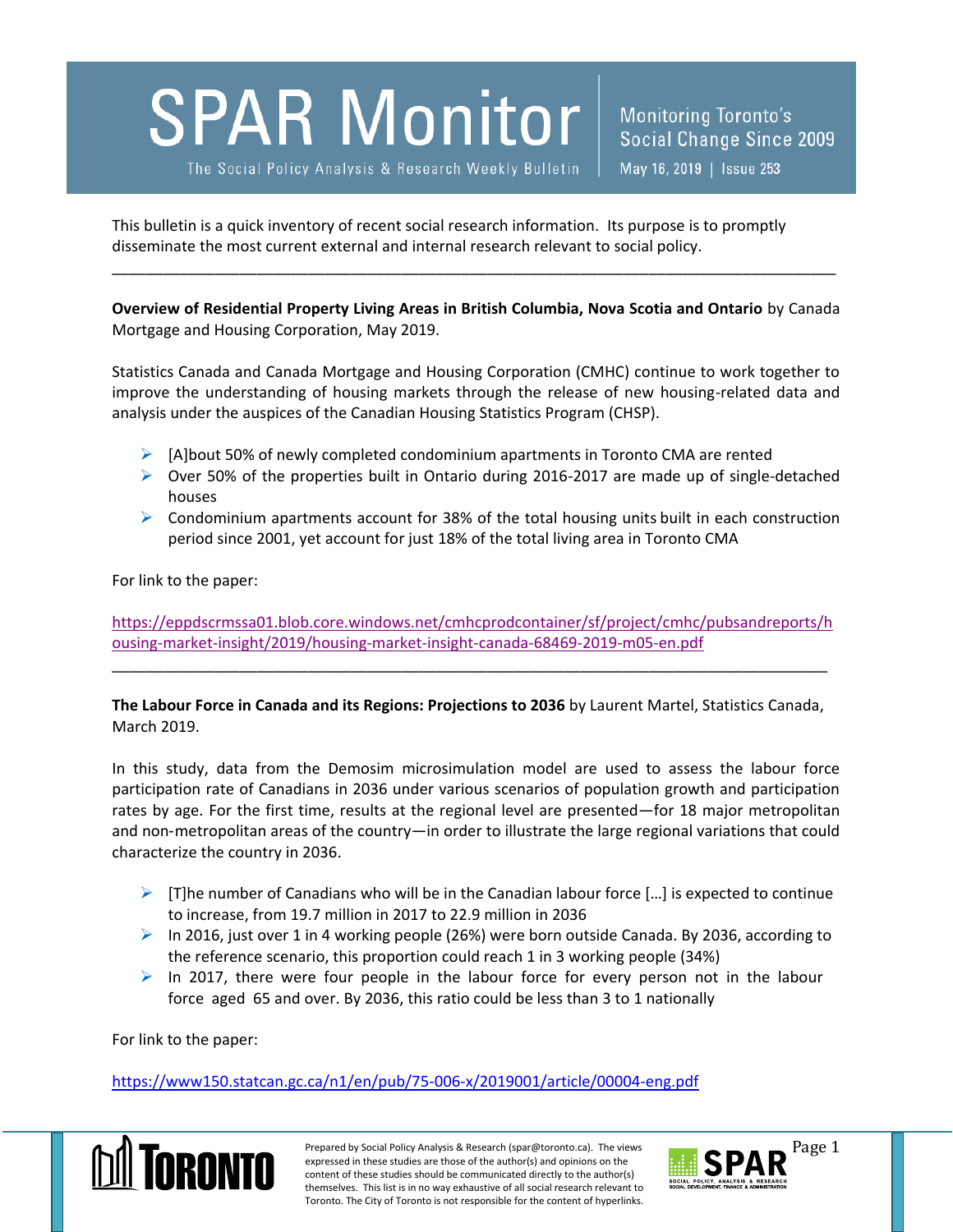**Indebtedness and Wealth Among Canadian Households**, by Guy Gellaty and Elizabeth Richards, Statistics Canada, March 2019.

\_\_\_\_\_\_\_\_\_\_\_\_\_\_\_\_\_\_\_\_\_\_\_\_\_\_\_\_\_\_\_\_\_\_\_\_\_\_\_\_\_\_\_\_\_\_\_\_\_\_\_\_\_\_\_\_\_\_\_\_\_\_\_\_\_\_\_\_\_\_\_\_\_\_\_\_\_\_\_\_\_\_\_\_

This article in the Economic Insights series examines data on the financial conditions of Canadian households, focusing on recent trends related to indebtedness and net worth. Aggregate leverage indicators are examined for the household sector as a whole, followed by a more detailed analysis of households with different income profiles in selected urban areas. This study highlights the extent to which indebtedness and household wealth differ across the country and for different income groups.

- Among households in the top-income quintile, net worth rose by 56% from 2010 to 2017, as per household wealth grew from \$1,267,100 to \$1,809,300
- $\triangleright$  The net worth (or wealth) of households in the bottom income quintile grew by 88% between 2010 and 2017, as their average wealth, measured on a per household basis, rose from \$124,100 to \$213,800
- $\triangleright$  Since the end of 2009, the value of all assets held in the household sector has risen by 68% to \$13.0 trillion

For link to the paper:

[https://www150.statcan.gc.ca/n1/en/pub/11-626-x/11-626-x2019003-eng.pdf?st=U4S\\_uA8t](https://www150.statcan.gc.ca/n1/en/pub/11-626-x/11-626-x2019003-eng.pdf?st=U4S_uA8t)

**Stress Report: A snapshot of socioeconomic status, housing quality and crime across Toronto neighbourhoods** by Nishi Kumar, Anjana Aery and Nina Acco Weston, Wellesley Institute, May 2019.

\_\_\_\_\_\_\_\_\_\_\_\_\_\_\_\_\_\_\_\_\_\_\_\_\_\_\_\_\_\_\_\_\_\_\_\_\_\_\_\_\_\_\_\_\_\_\_\_\_\_\_\_\_\_\_\_\_\_\_\_\_\_\_\_\_\_\_\_\_\_\_\_\_\_\_\_\_\_\_\_\_\_\_\_

This report offers foundational information for a broader conversation about mental well-being in the city. It provides a brief descriptive snapshot of stressors including socioeconomic status, housing quality and crime, and assets across neighbourhoods related to general mental well-being, common mental disorders, like anxiety and depression, and more severe mental illnesses, like psychosis and schizophrenia.

- $\triangleright$  In Toronto overall, 17.1 per cent of people are low-income as measured by the LICO
- $\triangleright$  Adults living in housing with at least one major structural problem face 40% higher odds of having a common mental disorder
- $\triangleright$  Of the 140 neighbourhoods in Toronto, 12 of them have high scores for all three stressors: low income, housing need, and crime

For link to the paper:

[https://www.wellesleyinstitute.com/wp-content/uploads/2019/03/Stress-Report-Wellesley-](https://www.wellesleyinstitute.com/wp-content/uploads/2019/03/Stress-Report-Wellesley-Institute_Final.pdf)[Institute\\_Final.pdf](https://www.wellesleyinstitute.com/wp-content/uploads/2019/03/Stress-Report-Wellesley-Institute_Final.pdf)